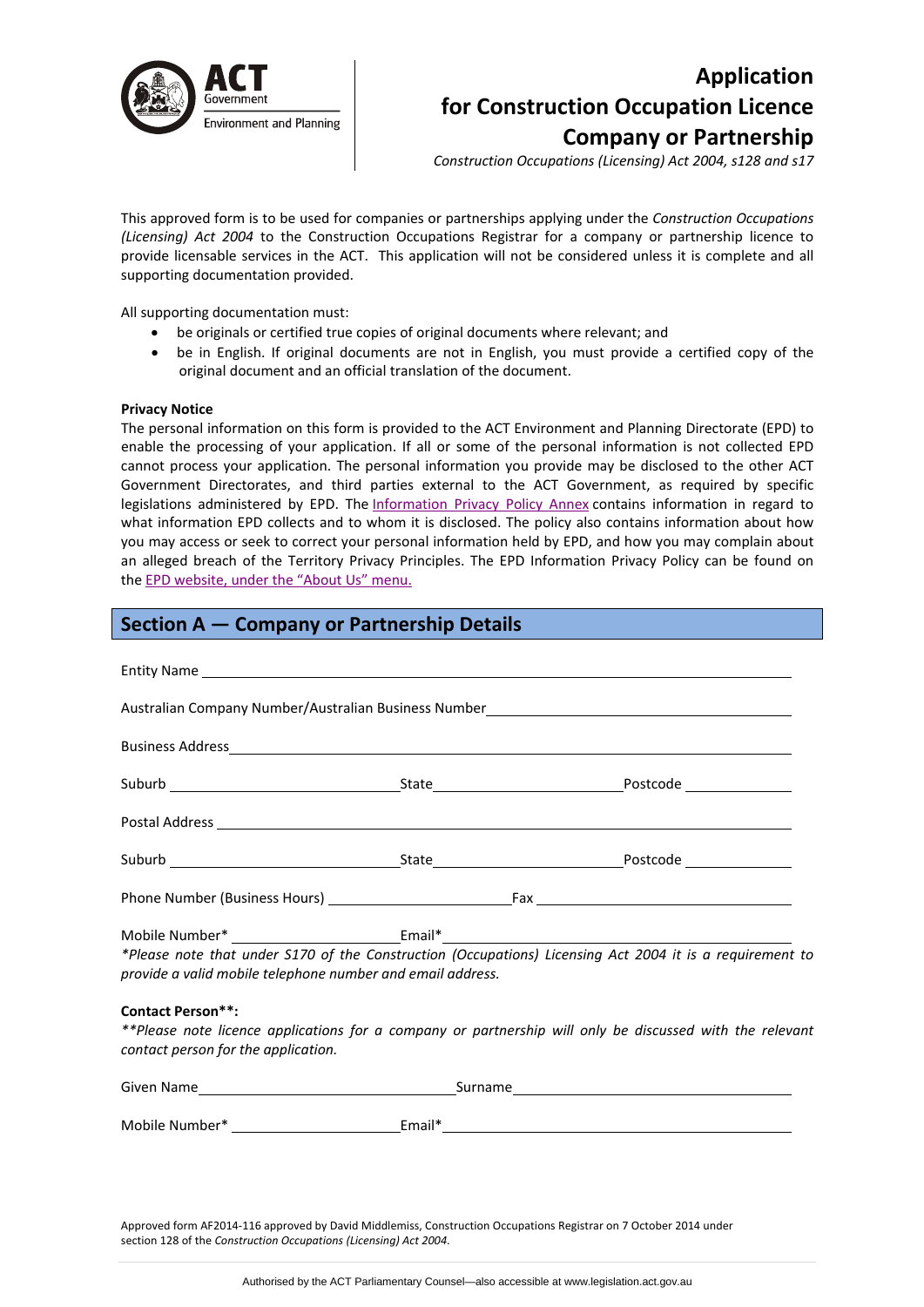Authorised by the ACT Parliamentary Counsel—also accessible at www.legislation.act.gov.au

I understand that it is a requirement under law that should the licence be issued that the Construction Occupations Registrar must be notified of any changes to address details within two weeks of the change.

 $\Box$  I understand

# **Section B — Company or Partnership**

A corporation or partnership is eligible to be licensed only in the following construction occupations or occupation classes:

- a) asbestos removalist;
- b) builder;
- c) building surveyor;
- d) drainer;
- e) electrician electrical contractor class;
- f) gasfitter;
- g) plumber;
- h) plumbing plan certifier; and
- i) works assessor.

A company or partnership is only eligible to be licensed in a construction occupation or occupation class only if the corporation or partnership has a nominee who is licensed in the occupation or class being applied for.

Please indicate what type of licence you are applying for:

 $\Box$  Company  $\Box$   $\Box$  Partnership

# **Section C — Nominee appointed for the Company / Partnership**

| Title         | Surname |                    |
|---------------|---------|--------------------|
| Given Names   |         | Date of Birth      |
| Licence       |         | <b>Expiry Date</b> |
| Mobile Number |         | <b>Expiry Date</b> |

Pursuant to section 28 of the *Construction Occupations (Licensing) Act 2004* I agree to become the nominee

for the below stated company in the occupation of  $\sqrt{ }$ 

1. I understand that I will remain the nominee of the company/partnership until such time as I become ineligible to stay a nominee if I cease to be licensed in a construction or occupation class appropriate **for any of the construction services for which I as the nominee am responsible.**

 $\blacksquare$  No  $\blacksquare$  No  $\blacksquare$  No  $\blacksquare$  No  $\blacksquare$  No  $\blacksquare$  No  $\blacksquare$  No  $\blacksquare$  No  $\blacksquare$  No  $\blacksquare$  No  $\blacksquare$  No  $\blacksquare$  No  $\blacksquare$  No  $\blacksquare$  No  $\blacksquare$  No  $\blacksquare$  No  $\blacksquare$  No  $\blacksquare$  No  $\blacksquare$  No  $\blacksquare$  No  $\blacksquare$  No  $\blacksquare$  No

**2. I understand that as a nominee I am responsible for work undertaken on behalf of the company/partnership and that disciplinary action can be taken against my individual licence under the Construction Occupations (Licensing) Act 2004.**

 $\blacksquare$  No  $\blacksquare$  No  $\blacksquare$  No  $\blacksquare$  No  $\blacksquare$  No  $\blacksquare$  No  $\blacksquare$  No  $\blacksquare$  No  $\blacksquare$  No  $\blacksquare$  No  $\blacksquare$  No  $\blacksquare$  No  $\blacksquare$  No  $\blacksquare$  No  $\blacksquare$  No  $\blacksquare$  No  $\blacksquare$  No  $\blacksquare$  No  $\blacksquare$  No  $\blacksquare$  No  $\blacksquare$  No  $\blacksquare$  No

**3. I understand that if more than one nominee is appointed to the company/partnership I may wish retain records that document the particular work I was responsible for on behalf of the company/partnership.**

 $Y$ es  $\Box$  No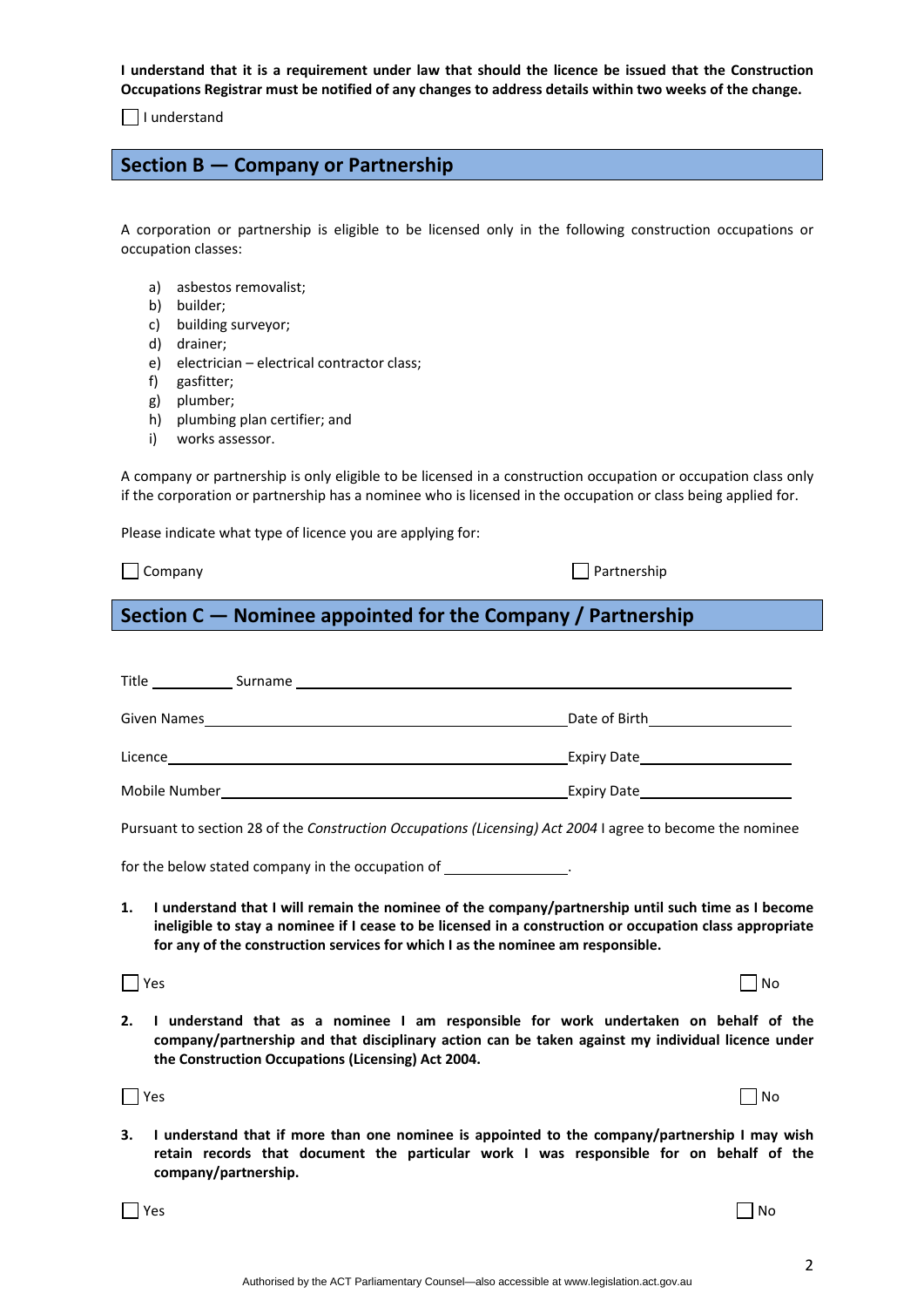- 4. I understand that as a nominee I must be able to exercise the functions of a nominee on a daily basis.
- $Y$ es  $\hskip10mm \bigsqcup$  No 5. I understand that I can resign at any time from being a nominee for the company/partnership only **with approval from the Construction Occupations Registrar.**
- $Y$ es  $\hskip10mm \bigsqcup$  No

**6. I understand that if I am a sole nominee for a company/partnership then the company/partnership will cease from being a licensed entity; and that the Construction Occupations Registrar will write to the company/partnership informing them of my resignation.**

 $\blacksquare$  No  $\blacksquare$  No  $\blacksquare$  No  $\blacksquare$  No  $\blacksquare$  No  $\blacksquare$  No  $\blacksquare$  No  $\blacksquare$  No  $\blacksquare$  No  $\blacksquare$  No  $\blacksquare$  No  $\blacksquare$  No  $\blacksquare$  No  $\blacksquare$  No  $\blacksquare$  No  $\blacksquare$  No  $\blacksquare$  No  $\blacksquare$  No  $\blacksquare$  No  $\blacksquare$  No  $\blacksquare$  No  $\blacksquare$  No

**7. I understand that the company/partnership can revoke my appointment as a nominee only with approval by the Construction Occupations Registrar; and that the Construction Occupation Registrar will write to me informing me of the revocation of my appointment.** 

| $ $   Yes            |      | No |
|----------------------|------|----|
|                      |      |    |
| Signature of Nominee | Date |    |

Please note: If more than one nominee is to be appointed to the company at the time of submitting this application, please attach a completed Application for Construction Occupation Licence ‐ Update Nominees form for each additional nominee.

# **Section D — Director / Partner Agreement**

As Director/Partner I agree to the appointment of the above licensee to be nominee for the Company/Partnership.

Director / Partner Name

Signature of Director / Partner **1996** Market 2014 Market 2014 Market 2014 Market 2014 Market 2014 Market 2014 Market 2014 Market 2014 Market 2014 Market 2014 Market 2014 Market 2014 Market 2014 Market 2014 Market 2014 Mar

# **Section E — Historical Company Extract**

Complete this section only if you are applying for a company licence.

**Requirement: EXECUTE:** Historical company extract issued from the Australian Securities and Investment Commission within the last three months or company extract if the company is less than three months old.

 $\Box$  Yes  $-\rho$  lease attach a copy of the historical company extract.

 $\Box$  No  $-$  please note that you may not be eligible for a licence.

## **Section F — Partnership Agreement**

Complete this section only if you are applying for a partnership licence.

**Requirement: A** partnership agreement must state, in the least, the name of the partners entering into the agreement; the name of the business; the term of the agreement; the principal occupation of the partnership; the location where the partnership will be primarily located; and a clause surrounding what actions would occur from potential insolvency of the partnership i.e. voluntary termination, death or missing person.

 $\Box$  Yes  $-\Box$  please attach a copy of the partnership agreement.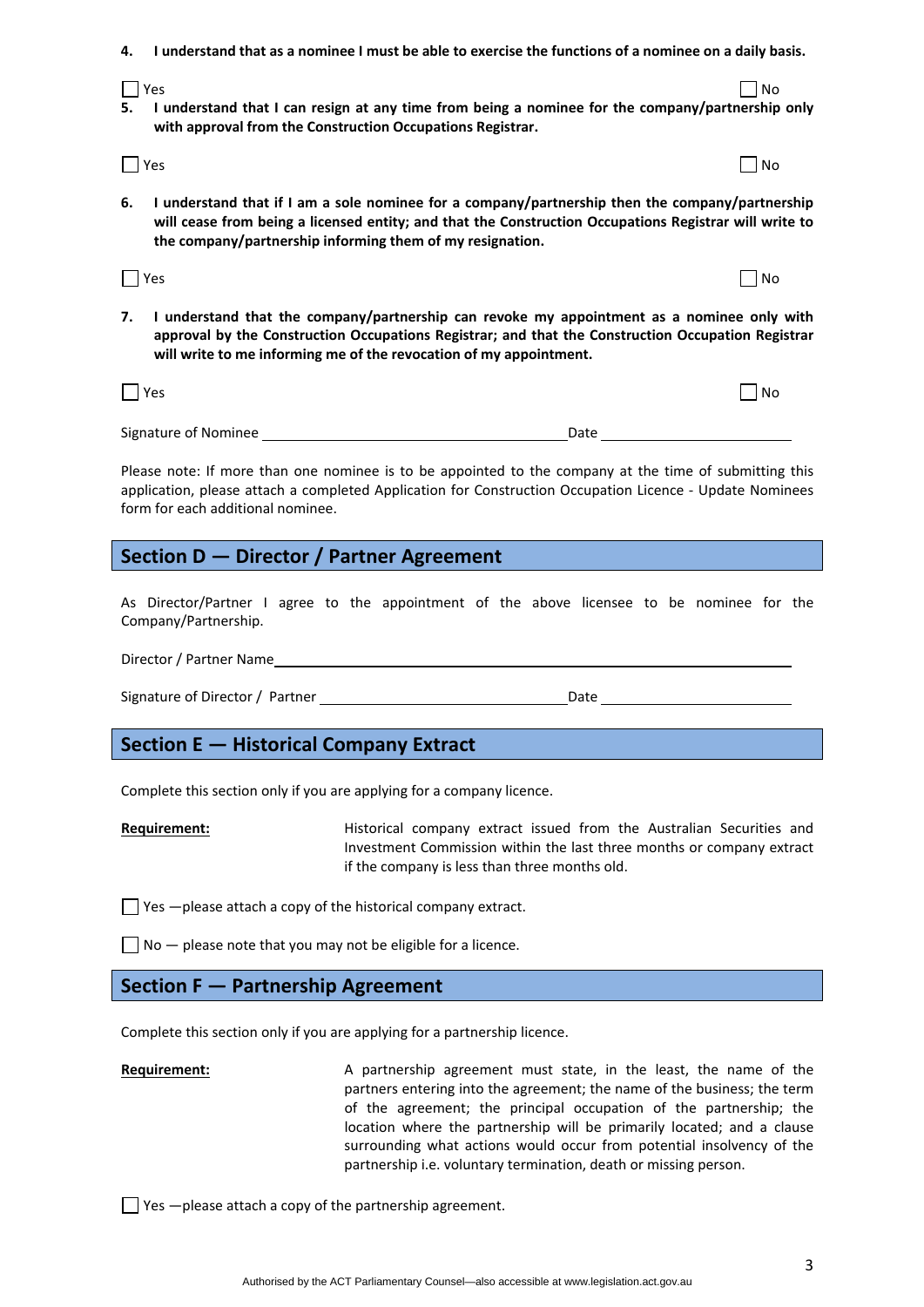$\Box$  No  $-$  please note that you may not be eligible for a licence.

# **Section G — Evidence of Financial Resources**

Evidence of financial resources is required to help demonstrate your ability to fulfil contractual obligations when providing construction services. Failure to provide information below may result in your licence being refused.

**Do you have access to financial resources adequate to complete works performed under the licence applied for?** 

 $\Box$  Yes  $-$  please attach evidence attesting to the company or partnerships financial capacity

 $\Box$  No  $-$  please not you may not be eligible for a licence.

#### **Is the company or partnership bankrupt, or previously been, deemed bankrupt?**

 $\Box$  Yes — please attach details and official documentation of bankruptcy  $\Box$  No

**Are any of the Directors or Partners are, or previously been, deemed bankrupt or personally insolvent?** 

 $\Box$  Yes — please attach details and official documentation of bankruptcy/insolvency  $\Box$  No

I understand that it is a requirement under law that should my licence be issued, I must notify the **Construction Occupations Registrar should the company, partnership, directors or partners become bankrupt or personally insolvent.** 

 $\Box$  I have read and understand the above statement.

# **Section H — Licence and Personal History Declarations**

Have you or any of the directors/partners previously held a company or partnership licence in the relevant **construction occupation in the ACT or elsewhere in Australia or overseas for this or another company or partnership?** 

 $\Box$  Yes —provide details of the company/partnership name, licence details and company/partnership status

 $\Box$  No

Is your licence as a company or partnership, in Australia or overseas, currently suspended or cancelled?

 $\Box$  Yes — you must attach details  $\Box$  No.

|  | ×<br>۹ |
|--|--------|
|  |        |

**Have you or any of the directors/partners previously had a company or partnership licence cancelled, refused or suspended in Australia or overseas for this or another company or partnership?** 

 $\Box$  Yes  $-$  you must provide comprehensive details in an attachment to this application  $\Box$  No

**I understand that I should notify the Construction Occupations Registrar if my company or partnership licence is cancelled, refused or suspended in Australia or overseas.** 

 $\Box$  I have read and understand the above statement.

**Has your company or partnership licence ever been subject to conditions, undertakings, limitations or restrictions in Australia or overseas?** 

 $\Box$  Yes — you must provide comprehensive details in an attachment to this application  $\Box$  No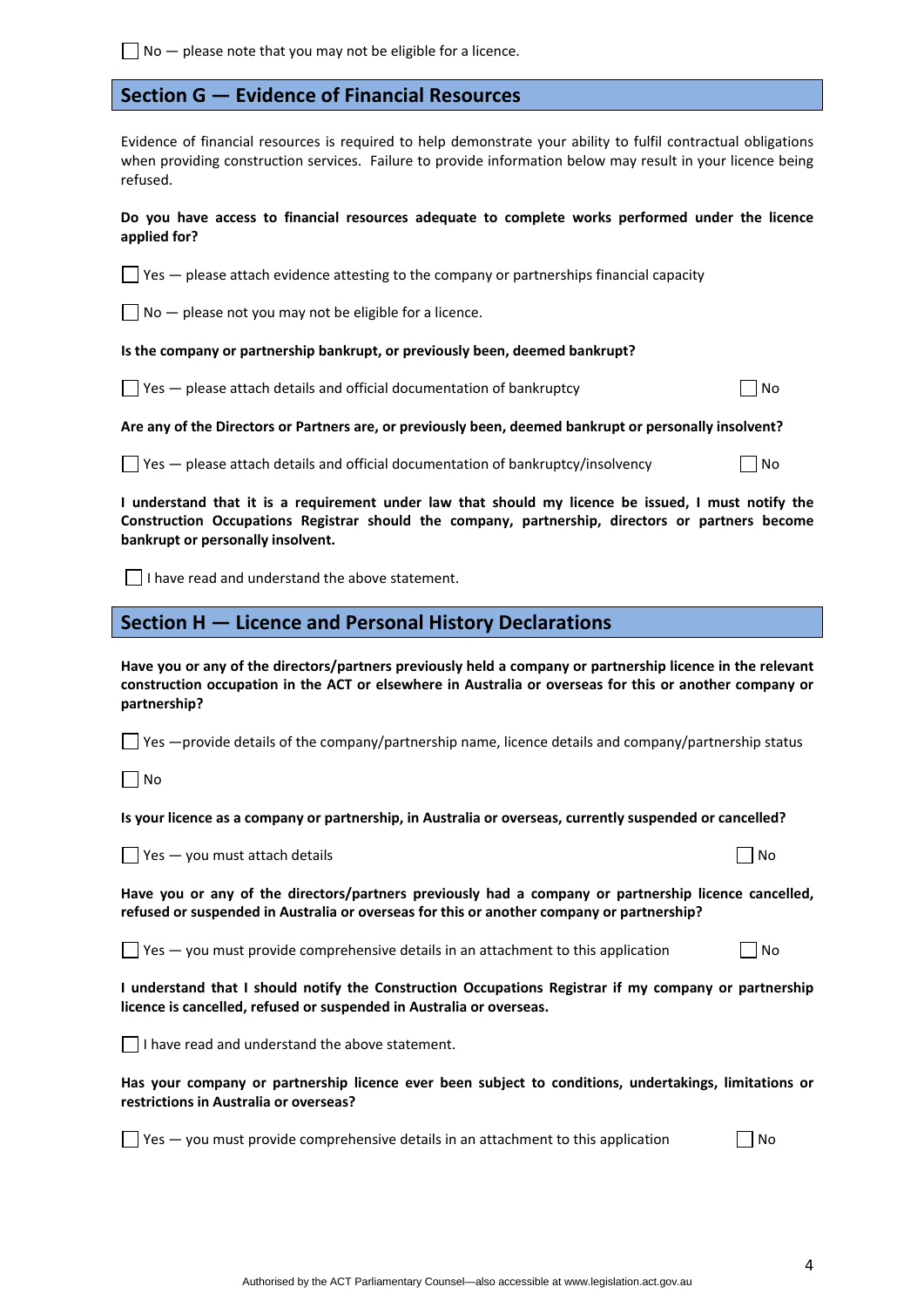**Are you disqualified under the Construction Occupations (Licensing) Act 2004, or a corresponding prior Act, from applying for licence, or being licensed, in a construction occupation?** 

 $\Box$  Yes – you must provide comprehensive details in an attachment to this application  $\Box$  No

**Have you or any of the directors/partners ever been, or currently, the subject of complaints, occupational discipline, demerit activity or rectification orders whilst licensed under the Construction Occupations** (Licensing) Act 2004, a corresponding prior Act, or the law of another jurisdiction in Australia or overseas, **where those proceedings were not finalised?** 

 $\Box$  Yes – you must provide comprehensive details in an attachment to this application  $\Box$  No

Have you or any of the other directors/partners been convicted or found guilty of a criminal offence\* that **involves fraud, dishonesty or violence and is punishable by imprisonment of 1 year or more?** 

 $\Box$  Yes — you must provide comprehensive details in an attachment to this application  $\Box$  No and a recent criminal history check

\*Please note: Spent convictions under the Spent Convictions Act 2000 do not need to be included in this declaration

I understand that it is a requirement under law that should the licence be issued I must notify the Construction Occupations Registrar if I or any of the directors/partners are convicted of such an offence in **the future.** 

 $\Box$  I have read and understand the above statement.

I understand that it is a requirement under law that should the licence be issued then the company or partnership must not perform any licensable work that is outside the scope of what the licence authorises.

 $\Box$  I have read and understand the above statement.

I understand that it is a requirement under law that should the licence be issued then evidence must be given to clients of the insurance the company may hold in relation to any relevant licensable construction **service the company intends to undertake prior to providing the services.** 

 $\Box$  I have read and understand the above statement.

**I understand that it is a requirement under law that should the licence be issued the company/partnership** must only advertise licensable construction services with the full name of the licensed entity (as it appears **on the licence) and the licence number.\*** 

 $\Box$  I have read and understand the above statement.

\*Please note: It is an offence to advertise licensable construction services as an individual without including the above.

I understand that it is a requirement under law that should I be issued a licence, all licensable services I **may perform under the licence must comply with all relevant legislation, codes and standards.** 

I have read and understand the above statement.

Please note: Licensed services may be audited by the Construction Occupations Registrar in the ACT for compliance against the relevant laws. Licensed entities identified performing non-compliant services may be subject to occupational discipline or other licensing action.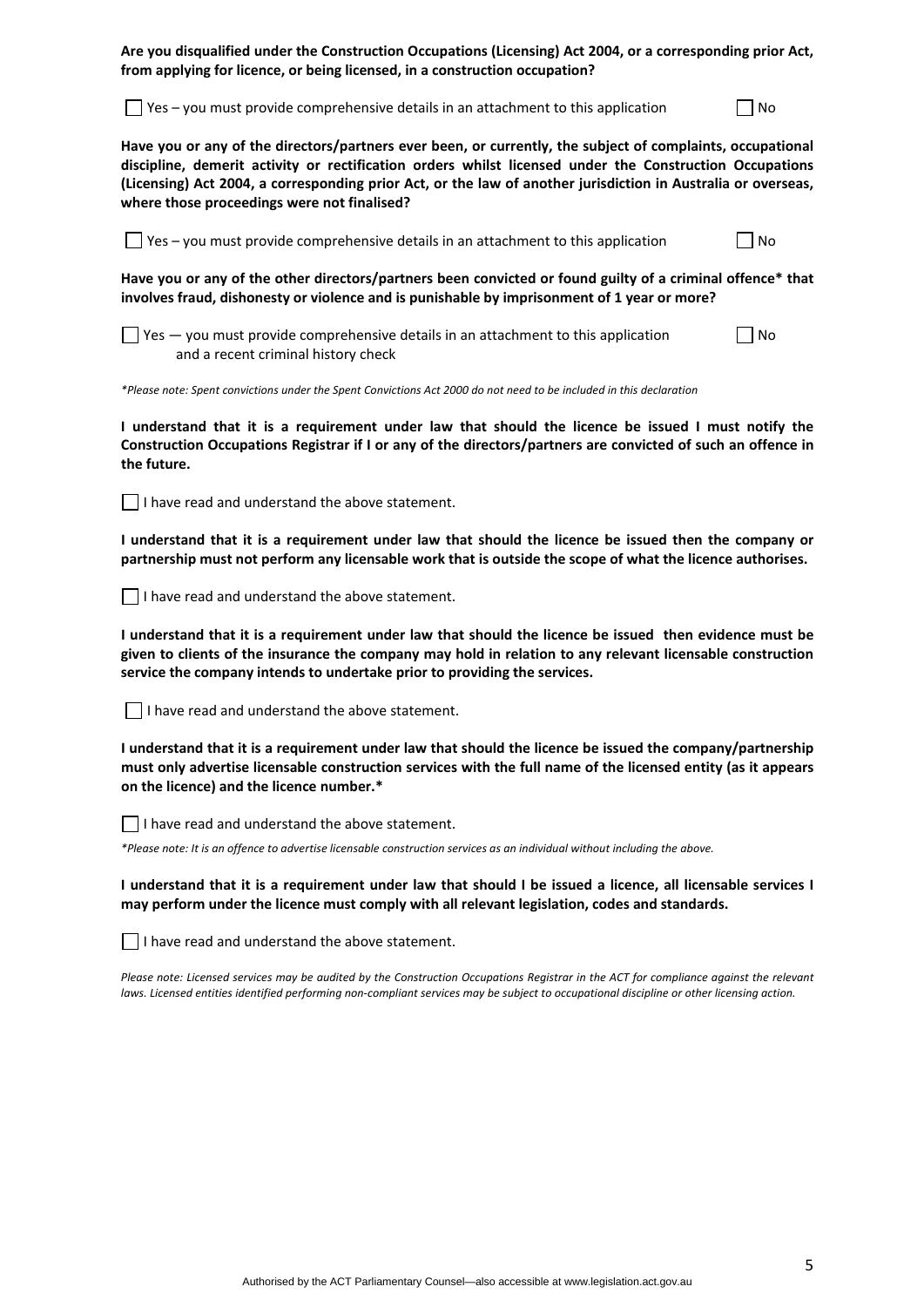#### I,

*Insert name, position, address and occupation of person making the declaration*

make the following declaration**:**

#### **1. I declare:**

a) that I make this application to the Construction Occupations Registrar for a construction occupations licence and that all statements, and the documents/information provided in support of the application, are accurate, true and correct.

\_\_\_\_\_\_\_\_\_\_\_\_\_\_\_\_\_\_\_\_\_\_\_\_\_\_\_\_\_\_\_\_\_\_\_\_\_\_\_\_\_\_\_\_\_\_\_\_\_\_\_\_\_\_\_\_\_\_\_\_\_\_\_\_\_\_\_\_\_\_\_\_\_\_\_\_\_\_\_\_\_\_\_\_\_\_\_\_,

#### **2. I authorise and consent:**

- a) to the Construction Occupations Registrar and Environment and Planning Directorate to make enquiries of, and exchange information with, the relevant regulatory authorities of any Australian State or Territory, or other country, regarding my construction occupation licence and practice of my relevant construction occupation, or otherwise regarding matters relevant to this application.
- b) to receiving information from the Construction Occupations Registrar relevant to my construction occupation licence or the construction industry electronically.

#### **3. I acknowledge:**

- a) that the Construction Occupations Registrar and EPD may validate documents provided in support of this application or wish to confirm my identity.
- b) that failure to complete all relevant sections of this application and enclose all supporting documentation may result in this application not being accepted or additional fees being applied as per the statutory instrument authorising fees to be taken under the *Construction Occupations (Licensing) Act 2004*
- c) that the Construction Occupations Registrar has the legal right to refuse my application if not satisfied that I am eligible to hold a licence or impose a condition on my licence if it is deemed necessary or desirable to protect the public.

#### **4. I undertake:**

a) to comply with the *Construction Occupations (Licensing) Act 2004* (and it's operational Acts) and the codes, standards and guidelines relevant to my construction occupation licence when providing, or offering to provide, a relevant construction service.

## **5. I believe that the statements (1 ‐ 4) in this declaration are true.**

Signature of Applicant

Date / /